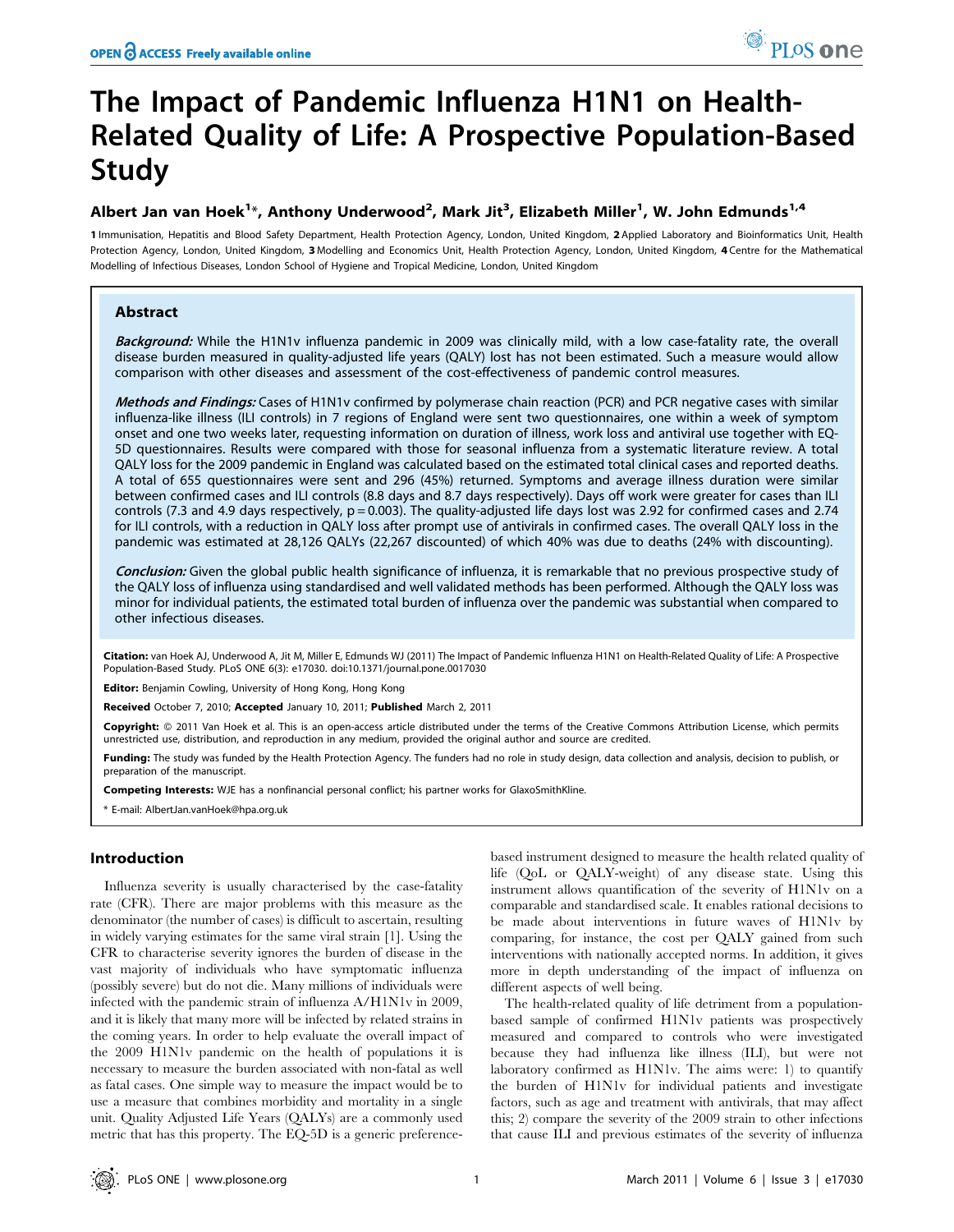from a systematic literature review; and 3) to estimate the overall burden attributed to H1N1v in the population. The findings can then be used to inform effectiveness and cost-effectiveness analyses on policy decisions related to the control of future waves of this or related viruses.

## Methods

### Prospective study of severity of H1N1v

The EQ-5D is a combination of a questionnaire and a valuation technique. The tool values health-related quality of life in five dimensions: mobility, self-care, usual activities, pain/discomfort and anxiety/depression. For each dimension there are three levels: no problems, some problems and severe problems. The overall health status is also measured using the visual analogue scale (VAS). The power of the EQ-5D is that it makes it possible to convert an outcome for each dimension of this scale into a quality of life score. It is recommended by the National Institute for Clinical Excellence for use in cost-effectiveness analyses in the UK [2]. During the early stages of the 2009 pandemic PCR confirmed cases of influenza A/H1N1v and a control group of PCR negative cases of ILI were identified. The PCR test used was validated and has a good specificity and a sensitivity of 95.4% [3]. During this time (weeks 27/28 2009) the containment phase of the response to the pandemic was still in place in England and all cases of influenza were being actively traced and centrally registered on a single database (Fluzone), irrespective of risk status, age group, complications, etc. Demographic, clinical, and epidemiological information was recorded on each case, including name, age, address, date of onset, and whether the case had been confirmed as H1N1v, tested and confirmed as not being H1N1v (discarded), or was awaiting test confirmation. The database was updated daily. Cases found to be negative for H1N1v (ILI controls) were not investigated further, and so their aetiology is unknown. From this database, patients who had confirmed H1N1v and those who had ILI but had tested negative for H1N1v, who had a date of onset within 1 week of the (then) current date were contacted by post and asked to take part in the survey. During the period of the study, two regions of England (London and the West Midlands) stopped investigating every case. To avoid biasing the results of the survey, we excluded cases from these regions.

The Fluzone database was checked daily during the recruitment period (weeks 27 and 28 2009) for new cases of ILI with recent onset (i.e. onset within 1 week of the day on which the database was checked) who were not resident in London or West Midlands. These were then contacted and asked to participate. The covering letter explained the study and contained instructions for completing the survey. The questionnaire asked for age, sex, presence of pre-disposing conditions (diabetes, asthma or other chronic respiratory diseases, chronic heart, kidney or liver disease, long-term neurological disease, or immuno-suppression), attendance at hospital, date of onset of symptoms, whether antivirals were being taken, and if so when they were first taken, and a checklist documenting their symptoms on the day of the survey and on their worst day of illness. In addition, they were asked to fill in the two copies of the EQ-5D, one for the worst day of their illness and one for the day they filled in the questionnaire. A second questionnaire was sent out two weeks after the first, which requested information on the total duration of symptoms, and absenteeism from work or school. Respondents were also asked to fill in another EQ-5D questionnaire on that day to obtain a baseline score for their health-related quality of life. In case there was no response from the first mailing a reminder was sent out, containing both questionnaires. Non-responders to the second questionnaire were not followed up. Patients could fill in the questionnaires by post or on-line (they were provided with a secure login to enable this).

Children  $\leq 16$  years) were sent a child version of the EQ-5D [4] and questions were altered somewhat (e.g. absence from school instead of work). A separate question on the work loss of the parents due to disease in the child was added. In the covering letter (addressed to the guardian) it was suggested that older children fill in the survey themselves (with the assistance of the parent/ guardian) and that for younger ones the parent/guardian fill out the survey on their behalf. Copies of the questionnaires and cover letters are available from the authors on request.

Enquiry to the NHS Research Ethics Committee indicated that ethics approval for this study was not required, since collection of QoL information from patients is part of the routine surveillance activities of the Health Protection Agency (HPA).

Only individuals with an ILI should have been investigated for H1N1v but to be certain, we asked respondents whether they had fever plus at least one other respiratory symptom on their worst day of illness. In the statistical analysis, only cases and control participants who recorded that they had symptoms consistent with an ILI were included. Differences between the two groups (confirmed cases and ILI controls) were tested having corrected for multiple comparisons using the Šidák correction (an exact version of the Bonferroni correction). For the QALY analysis, we only included patients for whom a complete set of data was available to calculate the QALY loss; this is an onset and end date, as well as quality of life weights for the worst day and the date of onset. The overall QALY loss was estimated to be the area denoted by the triangle with vertices being the background quality of life weight at onset date, the quality of life weight at the worst day and the time since onset of the worst day, and the background quality of life weight at the recovery date. Attribution of risk factors to the QALY score was investigated by linear regression. In the regression QALY scores were logged to take account of the skew in the original data. Statistical analysis was performed with R version 2.11.0.

#### Systematic literature review

To compare our results with previous estimates of the quality of life detriment due to influenza we performed a literature review. PubMed was searched for the terms 'influenza' and 'qualityadjusted life year', 'QALY', 'QALD' or 'EQ-5D'. The abstracts of all identified papers were reviewed, and original articles (not reviews) published in English were retained.

#### Overall disease burden

To estimate the overall disease burden in England for the 2009 H1N1v pandemic, we focussed on the number of cases presenting with fever and those who died. The estimated number of people presenting with ILI (fever+respiratory symptom) was based on the estimated number of infections. To obtain the latter the estimated total number of clinical cases [5] in the first and second waves in England was multiplied by a factor 10. This factor is based on a comparison of the estimated clinical cases and seroprevalence after the first wave in England [6]. Although it might be justified to use a higher multiplication factor for the second wave based on mortality and other surveillance data [5,7], the same multiplier was used for the whole period and can therefore be seen as a conservative approach. To obtain the estimated number of infected persons presenting with ILI, the number of infections was multiplied by the proportion of infections presenting with fever (27%) as estimated from an intensive household follow up during the initial stages of the 2009 pandemic [8]. The total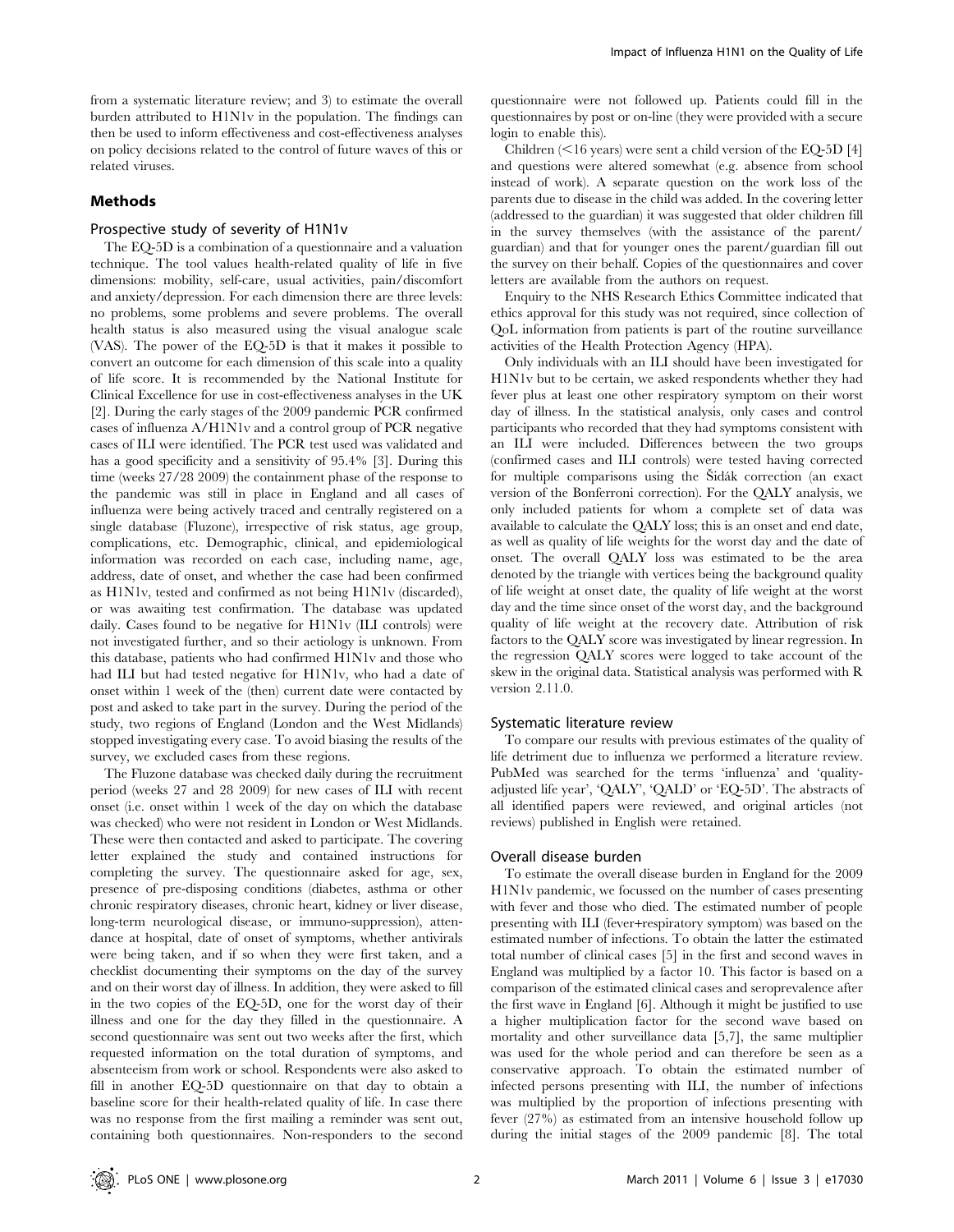burden expressed in QALYs was a multiplication of the QALY loss obtained in this study by the number of infections presenting with ILI, plus the QALY loss for fatal cases. The QALY loss for fatal cases was estimated as the average life-expectancy corrected for the expected quality of life in those years [9]. This assumes that each recorded death was actually caused by H1N1v, that there was no under-reporting of deaths, and that despite most deaths being in risk groups, the average life-expectancy was lost per death. The baseline estimate assumed no discounting of future lifeexpectancy. Discounting at 3.5% [2] was also used in the sensitivity analysis.

#### Results

 $\overline{\phantom{a}}$ 

#### Prospective study of severity of H1N1v

A total of 655 patients met the inclusion criteria and were sent a questionnaire, of whom 390 were confirmed cases and 265 were ILI controls. We received 287 responses, of which 269 reported ILI and were included in the analysis, 186 from confirmed cases and 83 from ILI controls. The response rate was significantly higher in the confirmed H1N1v group  $(48\% \text{ vs } 31\% \text{ p} < 0.001)$ . This difference was slightly larger in children (55% vs 31%).

The demographic composition of the two groups was similar (Table 1). Although there was a slightly higher fraction of the control group that was in a risk group (25% vs 19%) this was not significant. The hospitalisation rate was 8–9% in both groups. This high level of hospitalisation may represent heightened concern at the outset of the epidemic. Antiviral use was higher among the confirmed cases (although this was not significant after adjusting for multiple comparisons). The proportion of cases receiving antivirals within 2 days of onset was similar between the two groups.

The symptoms recorded by both groups were similar (Table 2). The only significant difference was that the confirmed H1N1v cases recorded more occurrences of cough (90% vs 64%, p<0.001). The duration of symptoms was not known for everybody due to non-respondents to the second questionnaire. Nevertheless, the duration was similar for the two groups (average duration of 8.8 and 8.7 days respectively for the confirmed and control group). The duration of time off work was 7.3 days for the confirmed cases and 4.9 for the ILI controls: a significant difference using the Welch two sided t-test  $(p = 0.003)$ . The worst day of disease appeared shortly after onset of the symptoms for both groups, however for the control group the worst day was slightly later (median 2 days) after onset than for the confirmed cases (median 1 day after onset) (Table 2).

|  | Table 1. Background characteristic of patients. |  |  |  |
|--|-------------------------------------------------|--|--|--|
|--|-------------------------------------------------|--|--|--|

|                                      | Confirmed<br>H <sub>1</sub> N <sub>1v</sub> ILI cases | <b>ILI</b> controls<br>(non-H1N1v cases) |
|--------------------------------------|-------------------------------------------------------|------------------------------------------|
| III (fever+1 other symptom)          | 186 (96%)                                             | 83 (89%)                                 |
| Of those with ILI                    |                                                       |                                          |
| <b>Adults</b>                        | 115 (62%)                                             | 58 (70%)                                 |
| Children                             | 71 (38%)                                              | 25 (30%)                                 |
| Risk group                           | 36 (19%)                                              | 21 (25%)                                 |
| Hospital admission                   | 16 (9%)                                               | 7(8%)                                    |
| <b>Antivirals</b>                    | 132 (71%)                                             | 44 (53%) $p = 0.0065*$                   |
| Antivirals within 2 days after onset | 65 (35%)                                              | 26 (31%)                                 |

\*not significant when corrected for multiple comparisons. doi:10.1371/journal.pone.0017030.t001

#### Table 2. Symptoms reported by patients.

| Symptoms                                  | Confirmed<br>H1N1v ILI cases             | II I controls<br>(non-H1N1v cases) |
|-------------------------------------------|------------------------------------------|------------------------------------|
| Sore throat                               | 152 (82%)                                | 68 (82%)                           |
| Cough                                     | 167 (90%)                                | 53 (64%) p>0.001                   |
| Headache                                  | 160 (86%)                                | 69 (83%)                           |
| Tiredness                                 | 176 (95%)                                | 77 (93%)                           |
| Chills                                    | 142 (76%)                                | 49 (59%) $p = 0.006*$              |
| Loss of appetite                          | 147 (79%)                                | 62 (75%)                           |
| Muscle pain                               | 128 (69%)                                | 54 (65%)                           |
| Joint pain                                | 99 (53%)                                 | 51 (61%)                           |
| Nausea                                    | 87 (47%)                                 | 38 (46%)                           |
| Diarrhoea                                 | 46 (25%)                                 | 28 (34%)                           |
| Conjunctivitis                            | 53 (28%)                                 | 18 (22%)                           |
| Average duration of symptoms<br>(min-max) | 8.8 $(1-28)$ n = 133 8.7 $(2-32)$ n = 56 |                                    |
| Worst day (median, mean, modus)           | 1, 1.64, day 1                           | 2, 2.18, day 1                     |
| Time off work information available       | 82 (44%)                                 | 39 (47%)                           |
| Average time off work (min-max)           | $7.3(1-28)$                              | 4.9 $(1-21)$ p = 0.003             |

\*not significant when corrected for multiple comparisons. doi:10.1371/journal.pone.0017030.t002

All five of the dimensions measured in the EQ-5D were affected by ILI, in both groups of patients, though usual activities and pain/discomfort were the most affected (Table 3). Only about 5% of patients said that they had no problems with pain or discomfort on the worst day of illness, and 2% (8%) said they had no problems with usual activities on the worst day of their illness in the confirmed (control) groups.

The overall quality of life weight for the worst day was 0.29 for the confirmed cases and 0.34 for the ILI controls (Table 4). After the symptoms had gone the quality of life weights were 0.96 and 0.97 respectively. Based on the VAS scale the QALY weight was 90 (on scale 0–100) for the background and 30 for the worst day. The comparable values for the ILI controls were similar, 89 and 30 respectively. Complete information to calculate an overall QALY loss was only available for 114 of the 186 (61%) confirmed cases and 46 (55%) of the 83 control ILI cases. The final QALY loss due to the whole period of disease was 0.008 for the confirmed cases and 0.0075 for the cases in the control group, i.e. 2.9 and 2.7 Quality Adjusted Life Days (QALDs), respectively.

In the multivariable linear regression only antiviral use (within 48 hours) was associated with the number of QALDs lost, and only in confirmed H1N1v cases ( $p = 0.084$ ). Prompt antiviral use was found to reduce the number of QALDs lost by 50% (22%– 110% CI 95%). No other factor (including age, sex, presence of risk-factors, whether hospitalised, whether the case was confirmed H1N1v or not) was significantly associated with the number of QALDs lost.

#### Systematic literature review

Sixty-one articles were found, 10 of which were reviews and discarded. A further 10 studies only estimated life years lost, two papers described different diseases, a further two were not published in English, leaving 36 studies mentioning the burden of influenza or ILI. However, none of the reviewed papers was specifically dedicated to the burden of disease, but gave values for this as part of a cost-effectiveness study. A number of papers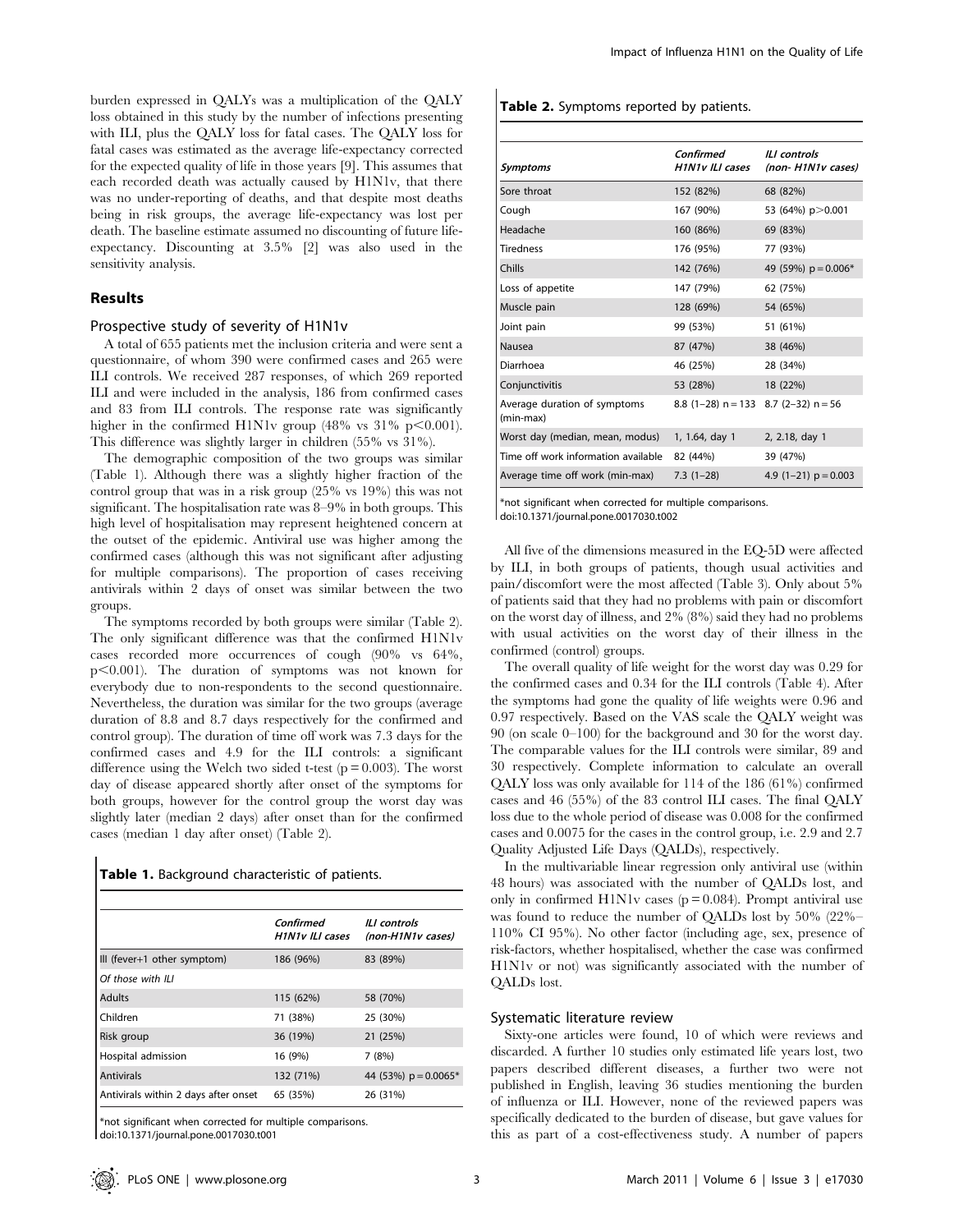Table 3. Impact on the 5 dimensions as measured in the EQ-5D.

|                           | No problems                    |                     | Some problems                   |                     | Severe problems                 |                     |
|---------------------------|--------------------------------|---------------------|---------------------------------|---------------------|---------------------------------|---------------------|
|                           | H <sub>1</sub> N <sub>1v</sub> | <b>ILI controls</b> | H <sub>1</sub> N <sub>1</sub> v | <b>ILI controls</b> | H <sub>1</sub> N <sub>1</sub> v | <b>ILI controls</b> |
| <b>Background</b>         |                                |                     |                                 |                     |                                 |                     |
| Self care                 | 125 (98%)                      | 51 (96%)            | $1(1\%)$                        | 2(4%)               | $1(1\%)$                        | $0(0\%)$            |
| Mobility                  | 122 (96%)                      | 52 (98%)            | 4 (3%)                          | $1(2\%)$            | 1 (1%)                          | $0(0\%)$            |
| <b>Usual activities</b>   | 115 (90%)                      | 50(94%)             | 11(9%)                          | 3(6%)               | $1(1\%)$                        | $0(0\%)$            |
| Pain/discomfort           | 118 (93%)                      | 50(94%)             | 8(6%)                           | 3 (6%)              | 1 (1%)                          | $0(0\%)$            |
| <b>Anxiety/Depression</b> | 123 (97%)                      | 50(94%)             | 4 (3%)                          | 3(6%)               | $0(0\%)$                        | $0(0\%)$            |
| Worst day                 |                                |                     |                                 |                     |                                 |                     |
| Self care                 | 83 (46%)                       | 38 (48%)            | 57 (31%)                        | 28(35%)             | 41(23%)                         | 13(16%)             |
| Mobility                  | 31(17%)                        | 17 (20%)            | 72 (39%)                        | 34 (41%)            | 81 (44%)                        | 32 (39%)            |
| Usual activities          | 3(2%)                          | 7(8%)               | 53 (29%)                        | 25 (30%)            | 126 (69%)                       | 51 (61%)            |
| Pain/discomfort           | 8(4%)                          | 4 (5%)              | 111 (60%)                       | 48 (59%)            | 65 (35%)                        | 30 (37%)            |
| Anxiety/Depression        | 82 (45%)                       | 30(37%)             | 57 (31%)                        | 37 (46%)            | 43 (24%)                        | 14 (17%)            |

doi:10.1371/journal.pone.0017030.t003

present the same data from the clinical trials of the antiviral zanamivir but with different analyses. Overall, we were only able to identify four original sources of information on the burden of disease due to ILI as measured in QALYs, including the trial data as one source, see table 5 for an overview.

The first original source of data is a study by Griffin et al. [10] in which 21 working adults were asked to fill an EQ-5D questionnaire within 3 months of onset of ILI, and 8 GPs were asked to do the same. The study reported relatively low QALY weights for ILI with values below zero (corresponding to a state worse than death) being recorded. The weights were, however, applied to a very short duration of illness which was measured separately on a different group of patients (2.48 days). Hence the overall loss was estimated at 2.19 QALDs. The second source of data is the clinical trials of zanamivir, reported by O'Brien et al. [11] In the zanamivir trials almost 640 patients with ILI were asked within 48 hrs of onset of disease to value their health on a scale between 0 and 10 every day for 21 days. Since this is not a QALY scale, several separate analyses have been performed on the same data to map the disease-specific scale onto a QALY scale. In addition, since these data have mostly been used in costeffectiveness studies of the use of antivirals, no figures for overall QALY loss due to ILI have been published, only the difference in QALY loss due to ILI in patients with and without antivirals [11–14]. Only two studies [15,16] use these data to estimate the overall QALY loss: the first uses a separate estimation of the

background quality of life weight based on population estimates and the second a separate estimation of the duration of illness. The final estimates differ by up to 6-fold. The QALD lost estimated by Siddiqui et al. [16] is 1.68 for complicated influenza and 1.57 for non-complicated, non-influenza ILI whereas the QALD loss calculated by Sander et al. [15] is 5.33 for 0–19 yrs, 6.35 for 20–64 yrs and 10.69 in over 65 s. A third potential source of QALY loss data is a study in which 15 randomly selected working age patients and health care workers [17] were asked to fill in the HUI-3 questionnaire based on their recollection of their most recent episode of ILI. The results were used to estimate a quality of life weight of 0.25 for an individual with ILI. Unfortunately, the duration that someone is in this state was not determined and so no QALY loss due to an episode of ILI can be easily calculated from these data. The fourth source of data is a study by Prosser et al. [18] in which parents were asked how much time they were willing to trade off their own life to prevent ILI in their children, which resulted in a value of 1.825 QALDs lost per ILI case.

#### Total burden of disease pandemic

Given the estimated QALY loss in this study the overall burden of the 2009 H1N1v pandemic in England was around 28,126 QALYs (22,267 discounted). This is because almost a 7.8 million people were estimated to be infected with the novel virus over the course of the two waves of disease. Of these, around 2.1 million were estimated to have experienced fever and there were 337

Table 4. Impact of ILI on health related quality of life for H1N1v confirmed and non-H1N1v ILI control patients.

|                                     | <b>Confirmed H1N1v ILI cases</b> | ILI controls (non-H1N1v cases) |
|-------------------------------------|----------------------------------|--------------------------------|
| EQ-5D Background (min-max, median)  | $0.96(0.15-1,1)$                 | $0.97(0.5-1,1)$                |
| EQ-5D Worst day (min-max, median)   | $0.29$ (-0.073-1,0.24)           | $0.34 (-0.073 - 1.0.24)$       |
| VAS Background (min-max, median)    | 90 (20-100,95)                   | 89 (55-100, 90)                |
| VAS Worst day (min-max, median)     | $30(0-100,25)$                   | $30(5 - 80, 30)$               |
| Overall QALY loss (min-max, median) | $0.008$ (0-0.027,0.006)          | $0.0075(0-0.044, 0.006)$       |
| Overall QALD loss (min-max, median) | $2.92$ (0-9.84, 2.18)            | $2.74$ (0-16.2, 2.12)          |

doi:10.1371/journal.pone.0017030.t004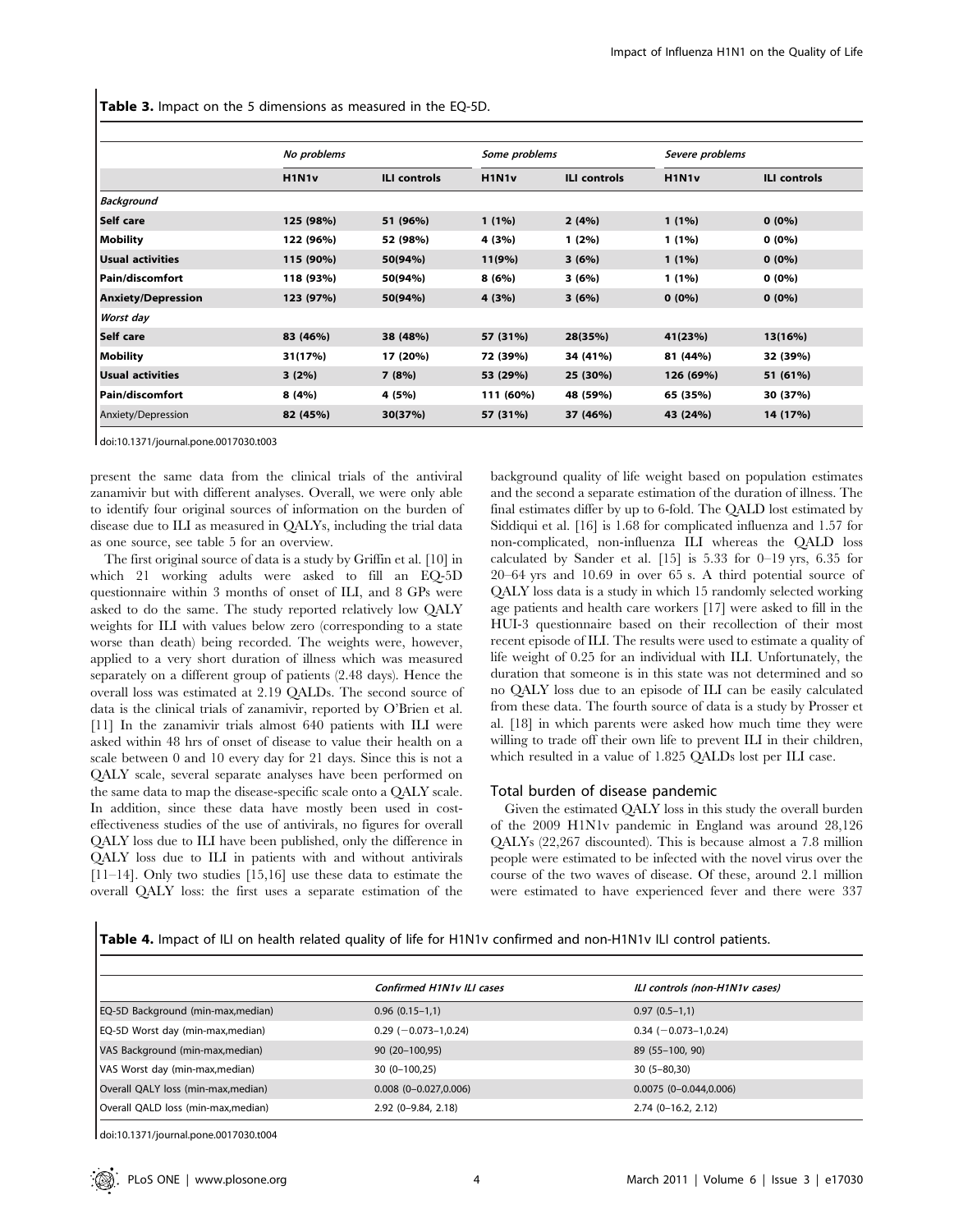Table 5. Overview of different published estimates of QALDs lost due to ILI, for sources which presented data or interpretation of that data.

| Study                                                     | QALY weight<br>Worst day/disease                | <b>Background</b><br>QALY weight | Duration of<br>disease (days) | <b>QALD</b> loss                                              | Sample size                              | <b>Method</b>                                                                                      | <b>Focus</b> group                                  | Age group         |
|-----------------------------------------------------------|-------------------------------------------------|----------------------------------|-------------------------------|---------------------------------------------------------------|------------------------------------------|----------------------------------------------------------------------------------------------------|-----------------------------------------------------|-------------------|
| (Griffin, Perry, &<br>Fleming, 2001)                      | $-0.066$                                        | 0.817                            | 2.48                          | $2.19*$                                                       | 21                                       | EQ-5D                                                                                              | Patients (within<br>3 months<br>after onset)        | $18+$             |
| (Griffin, Perry, &<br>Fleming, 2001)                      | $-0.263$                                        | 0.72                             | 2.48                          | $2.45*$                                                       | 8                                        | $EO-5D$                                                                                            | GPs                                                 | Unknown           |
| (O'Brien, Goeree,<br>Blackhouse, Smieja,<br>& Loeb, 2003) | Changed by day                                  | Not reported                     | Not reported                  | Not reported                                                  | 920 in placebo<br>(639 with<br>influenza | Likert score<br>transferred to<br>VAS                                                              | ILI patients<br>(clinical trails<br>antivirals GSK) | $18 - 64$         |
| (Turner et al.,<br>2003)                                  | Changed by day                                  | Not reported                     | Not reported                  | Not reported                                                  | See O'Brien<br>at al                     | Converted the<br>Likert scores into<br>VAS scores<br>converted those into<br>time-trade off scores | ILI patients<br>(clinical trails<br>antivirals GSK) | $18 - 64$         |
| (Rothberg,<br>Bellantonio,<br>& Rose, 2003)               | 0.25                                            | $\mathbf{1}$                     | Not reported                  | Not reported                                                  | 15                                       | $HUI-3$                                                                                            | Patients                                            | Working<br>adults |
| (Prosser et al.,<br>2006)                                 | Not reported                                    | Not reported                     | Not reported                  | 1.83                                                          | Not reported                             | Time trade off                                                                                     | Parents of<br>children                              | Children          |
| (Siddigui &<br>Edmunds,<br>2008)                          | VAS scores as<br>presented by<br>O'Brien et.al  | 0.85                             | Not reported                  | 1.68 for<br>influenza ILI<br>$1.57$ for non-<br>influenza ILI | See O'Brien<br>et.al.                    | VAS scores<br>substracted from<br>the baseline                                                     | ILI patients                                        | $18 - 64$         |
| (Sander et al.,<br>2010)                                  | OALY scores as<br>presented by<br>Turner et.al. | Not reported                     | Not reported                  | 5.33 (0-19 yrs)<br>6.35 (20-64 yrs)<br>$10.69(65+)$           | See O'Brien<br>et.al                     | Uses published<br>QALY weights and<br>combines this<br>with unpublished<br>disease duration        | ILI patients                                        | $18 - 64$         |

doi:10.1371/journal.pone.0017030.t005

deaths [5]. Mortality accounted for 40% (24% with discounting) of the QALY loss attributable to H1N1v.

#### Discussion

Given the global public health significance of influenza, it is remarkable how few studies have tried to quantify the morbidity and mortality impact in QALYs of this ubiquitous disease. In addition, as our systematic review reveals, the studies that have been performed often have considerable methodological limitations. For instance, two of the studies were small and retrospective [10,17], two studies collected data from proxies (such as GPs) in addition to or instead of patients [10,19], and the studies based on the zanamivir trial did not use standardised instrument and only estimated the difference in QALYs lost when on antivirals [11]. Finally, many of the studies did not estimate the duration of illness, and no previous study explicitly mentions their assumptions about the shape of the QALY loss (e.g. rectangular or triangular). This study is the only prospective population-based study of the healthrelative quality of life impact of confirmed influenza and influenzalike illness that uses a standardised and well-validated instrument (the EQ-5D). The study shows that the overall QALY loss for confirmed H1N1v and other non-H1N1v influenza-like-illness was similar, at around 2.8 QALDs per patient. The study also confirmed that the range of symptoms and the severity of illness appeared similar in the two groups of patients, with the vast majority of patients reporting some problems with usual activities and pain and discomfort when they were ill with influenza or ILI. Only the prompt use of antivirals was significantly associated with a reduction in the QALDs lost, and only in the confirmed cases.

Although deaths from H1N1v were comparatively rare, our study suggests that the overall burden of illness was considerable with more than 28,000 QALYs lost over the two waves of infection in England. This compares with an estimated QALY loss per year of 18,000 for chickenpox and shingles combined [20] and 97,000 for type 1 diabetes [21]. However compared to a high mortality disease such as coronary heart disease which has an estimated annual burden of 8.2 million QALYs lost [21], it is relatively small.

The main strength of the study was that it was a populationbased prospective controlled study. The study was carried out during a period when every case seeking health care actively was investigated, with follow-up of all confirmed cases and their contacts. Therefore, it should be as representative a study is likely to be possible. Indeed, during the period of the study the two regions that were most heavily affected at the beginning of the epidemic (London and the West Midlands) stopped investigating every possible case, and so we excluded data from these regions to prevent bias. Nevertheless the possibility remains that more severe cases were more likely to come to the attention of medical authorities. In addition, although the overall response rate was good for a postal survey  $(>40\%)$ , there is always the possibility that more severely affected patients were more likely to return the questionnaire. Most patients probably knew their status (i.e. whether they were a confirmed H1N1v case or not), which may have led to the differential response between confirmed and other ILI cases. Hence, although every effort was made to reduce bias, there remains the possibility that the average loss estimated here is an overestimate of the true QALY loss per case.

The total burden of influenza in the population is probably underestimated, however, as we do not include the QALY loss